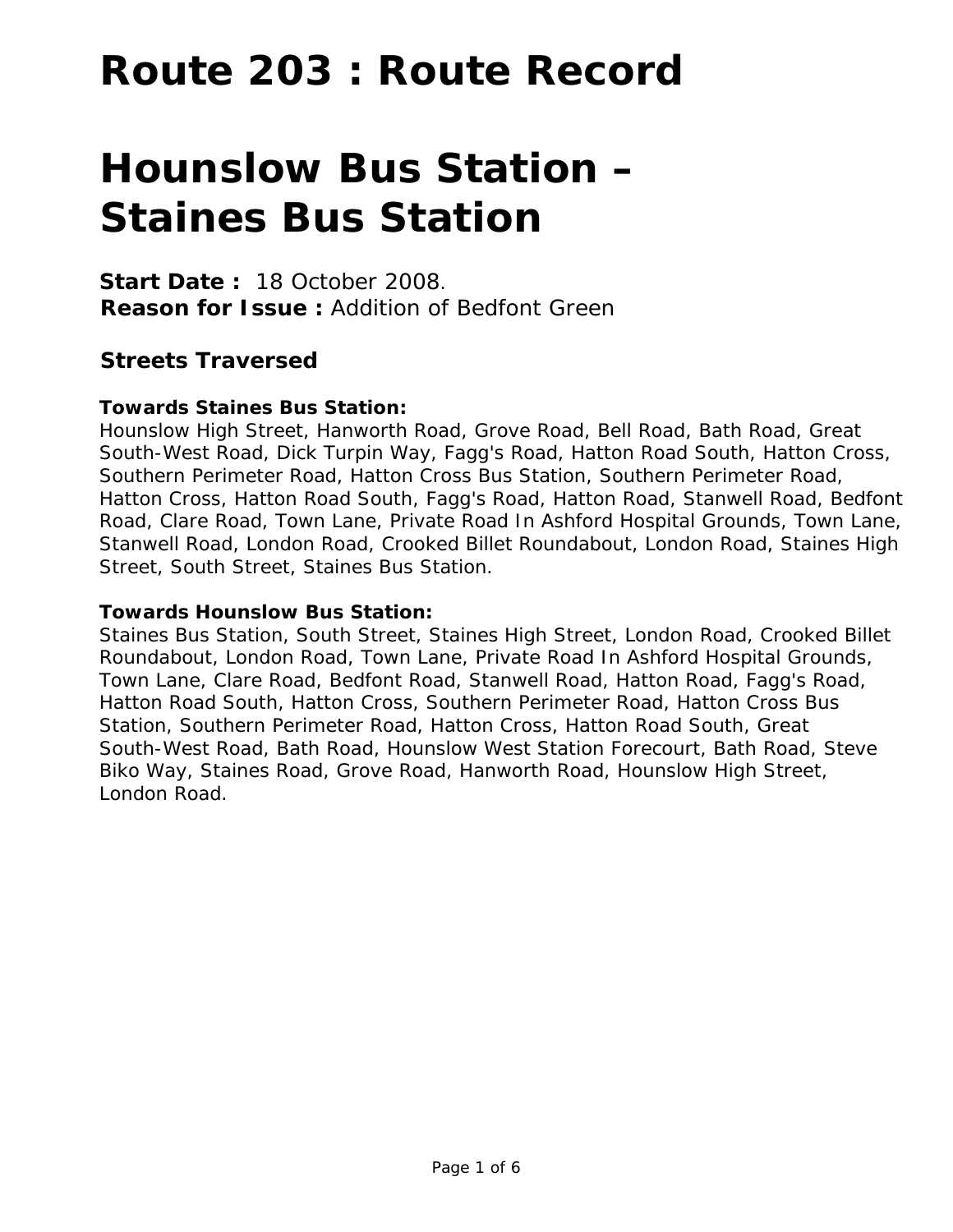#### **Stands And Turning Points**

#### **HOUNSLOW BUS STATION**

Private stand for 9 buses in marked bays in bus parking area in Hounslow Bus Station on north side of London Road. Buses proceed from London Road via Hounslow Bus Station to stand, departing via Hounslow Bus Station and Kingsley Road to Hounslow High Street. Set down in London Road, at Stop Z1 and pick up in Hounslow High Street, at Stop C.

| AVAILABILITY:                  | At any time.                                    |
|--------------------------------|-------------------------------------------------|
| <b>OPERATING RESTRICTIONS:</b> | No more than 1 bus on Route 203 should be       |
|                                | scheduled to stand at any one time.             |
| <b>MEAL RELIEFS:</b>           | No meal relief vehicles to stand at any time.   |
| <b>FERRY VEHICLES:</b>         | No ferry vehicles to park on stand at any time. |
| DISPLAY:                       | Hounslow Bus Station.                           |

#### **HOUNSLOW, BELL CORNER (from Staines Bus Station)**

Private stand for 3 buses in separate 12-metre marked bays in Bus Parking Area on north side of Bath Road adjacent to Bath Road Car Park and opposite Nos. 22-36. Buses proceed from Staines Road via Grove Road, Bell Road, Bath Road and Bell Corner to stand, departing via Bell Corner to Bath Road. Set down in Staines Road, at Stop V and pick up in Bath Road, at Stop H.

| AVAILABILITY:                  | At any time.                                    |
|--------------------------------|-------------------------------------------------|
| <b>OPERATING RESTRICTIONS:</b> | Unscheduled curtailments only                   |
| <b>MEAL RELIEFS:</b>           | No meal relief vehicles to stand at any time.   |
| <b>FERRY VEHICLES:</b>         | No ferry vehicles to park on stand at any time. |
| DISPLAY:                       | Hounslow, Bell Corner.                          |

#### **HOUNSLOW WEST STATION (from Staines Bus Station)**

Private stand for two buses in station forecourt.

Buses proceed from Hounslow West Station Forecourt direct to stand, departing via Hounslow West Station Forecourt to Bath Road. Set down in Hounslow West Station Forecourt, at Stop A and pick up in Bath Road, at Stop L.

| AVAILABILITY:                  | At any time.                                    |
|--------------------------------|-------------------------------------------------|
| <b>OPERATING RESTRICTIONS:</b> | Unscheduled curtailments only.                  |
| <b>MEAL RELIEFS:</b>           | No meal relief vehicles to stand at any time.   |
| <b>FERRY VEHICLES:</b>         | No ferry vehicles to park on stand at any time. |
| DISPLAY:                       | Hounslow West.                                  |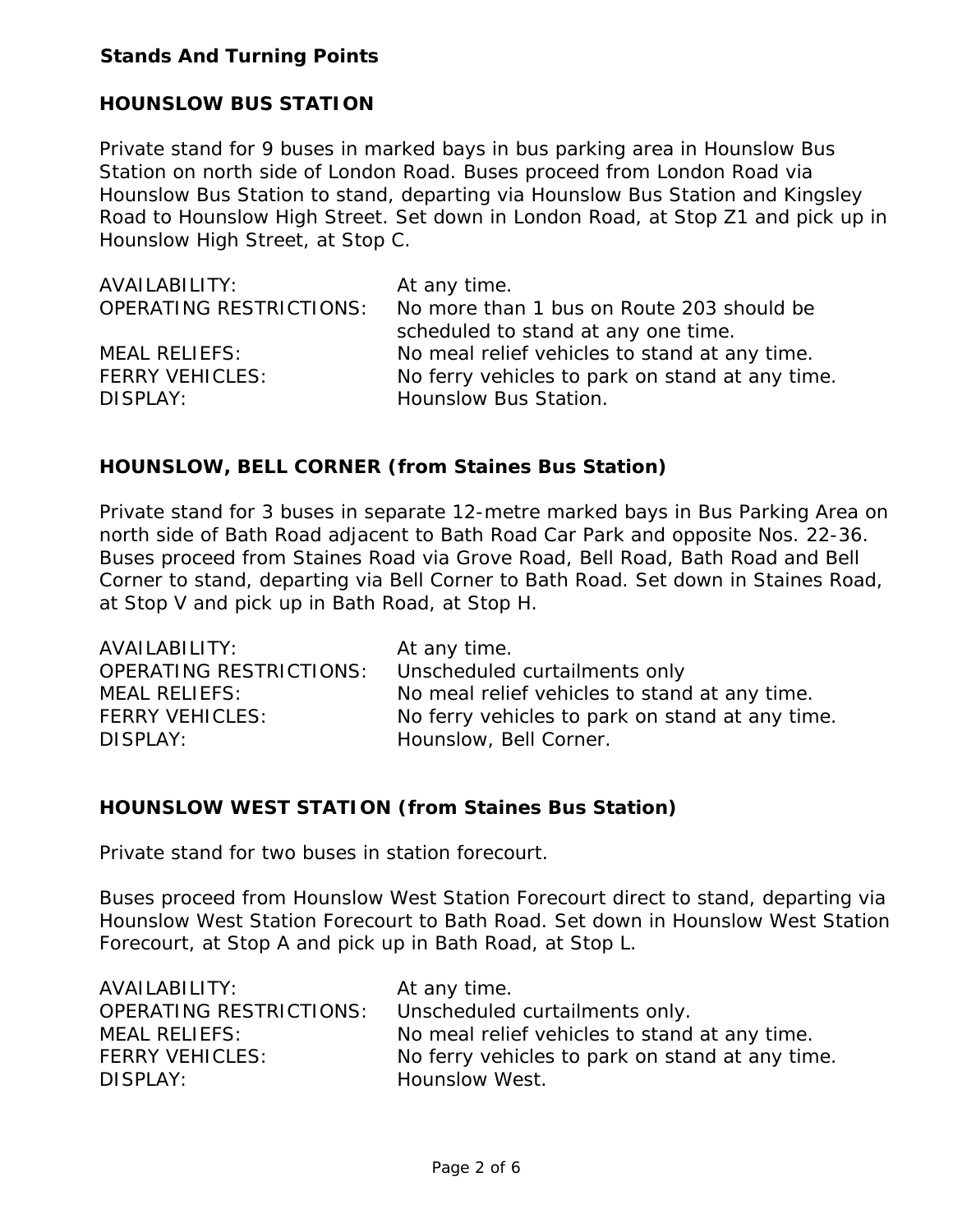# **HATTON CROSS BUS STATION (from Hounslow Bus Station)**

Private stand for 6 buses in marked bays on north side (4 buses) and in centre (2 buses) of Hatton Cross Bus Station on south side of Southern Perimeter Road. Buses proceed from Hatton Cross Bus Station direct to stand, departing to Hatton Cross Bus Station. Set down in Hatton Cross Bus Station, at Alighting Point and pick up in Hatton Cross Bus Station, at Stop B.

| AVAILABILITY:                  | At any time.                                    |
|--------------------------------|-------------------------------------------------|
| <b>OPERATING RESTRICTIONS:</b> | Unscheduled curtailments only.                  |
| <b>MEAL RELIEFS:</b>           | No meal relief vehicles to stand at any time.   |
| <b>FERRY VEHICLES:</b>         | No ferry vehicles to park on stand at any time. |
| DISPLAY:                       | Hatton Cross.                                   |

#### **HATTON CROSS BUS STATION (from Staines Bus Station)**

Private stand for 6 buses in marked bays on north side (4 buses) and in centre (2 buses) of Hatton Cross Bus Station on south side of Southern Perimeter Road. Buses proceed from Hatton Cross Bus Station direct to stand, departing to Hatton Cross Bus Station. Set down in Hatton Cross Bus Station, at Alighting Point and pick up in Hatton Cross Bus Station, at Stop D.

| AVAILABILITY:                  | At any time.                                    |
|--------------------------------|-------------------------------------------------|
| <b>OPERATING RESTRICTIONS:</b> | Unscheduled curtailments only.                  |
| <b>MEAL RELIEFS:</b>           | No meal relief vehicles to stand at any time.   |
| <b>FERRY VEHICLES:</b>         | No ferry vehicles to park on stand at any time. |
| DISPLAY:                       | Hatton Cross.                                   |

## **BEDFONT GREEN (from Hounslow Bus Station)**

Public stand for 2 buses on south side of slip road between Staines Road and Hatton Road on north side of Bedfont Green opposite St. Mary's Church and extending 19 metres east. Buses proceed from Hatton Road via Staines Road and Slip Road to stand, departing via Slip Road to Hatton Road. Set down in Hatton Road, at Stop Y and pick up in Hatton Road, at Stop U.

| AVAILABILITY:                  | At any time.                                    |
|--------------------------------|-------------------------------------------------|
| <b>OPERATING RESTRICTIONS:</b> | Unscheduled curtailments only                   |
| <b>MEAL RELIEFS:</b>           | No meal relief vehicles to stand at any time.   |
| <b>FERRY VEHICLES:</b>         | No ferry vehicles to park on stand at any time. |
| DISPLAY:                       | Bedfont Green.                                  |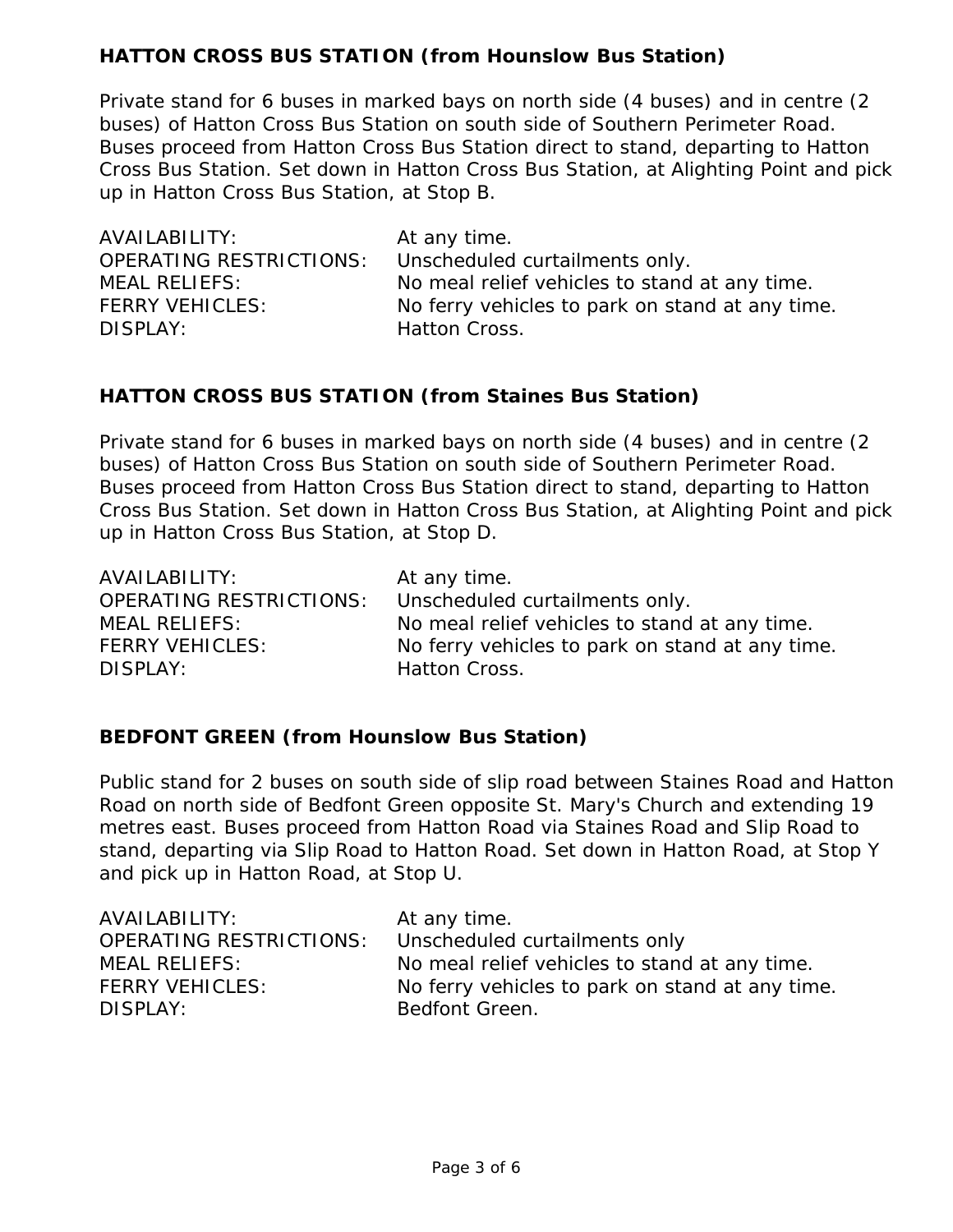# **BEDFONT GREEN (from Staines Bus Station)**

Public stand for 2 buses on south side of slip road between Staines Road and Hatton Road on north side of Bedfont Green opposite St. Mary's Church and extending 19 metres east. Buses proceed from Stanwell Road via Hatton Road, Staines Road and Slip Road to stand, departing via Slip Road and Hatton Road to Stanwell Road. Set down in Stanwell Road, at Stop BD and pick up in Stanwell Road, at Stop BA.

| AVAILABILITY:                  | At any time.                                    |
|--------------------------------|-------------------------------------------------|
| <b>OPERATING RESTRICTIONS:</b> | Unscheduled curtailments only                   |
| <b>MEAL RELIEFS:</b>           | No meal relief vehicles to stand at any time.   |
| <b>FERRY VEHICLES:</b>         | No ferry vehicles to park on stand at any time. |
| DISPLAY:                       | Bedfont Green.                                  |

## **STANWELL, HAPPY LANDING (from Hounslow Bus Station)**

Public stand on east side of Hadrian Way, commencing opposite the boundary wall of Dove Court and extending 14 metres west. Buses proceed from Clare Road via Hadrian Way to stand, departing via Hadrian Way and Clyde Road to Clare Road. Set down in Clare Road and pick up in Clare Road.

| AVAILABILITY:                  | At any time.                                    |
|--------------------------------|-------------------------------------------------|
| <b>OPERATING RESTRICTIONS:</b> | Unscheduled curtailments only.                  |
| <b>MEAL RELIEFS:</b>           | No meal relief vehicles to stand at any time.   |
| <b>FERRY VEHICLES:</b>         | No ferry vehicles to park on stand at any time. |
| DISPLAY:                       | Stanwell.                                       |

## **STANWELL, HAPPY LANDING (from Staines Bus Station)**

Public stand on east side of Hadrian Way, commencing opposite the boundary wall of Dove Court and extending 14 metres west. Buses proceed from Clare Road via Hadrian Way to stand, departing via Hadrian Way, Clyde Road and Clare Road to Town Lane. Set down in Clare Road and pick up in Town Lane.

| AVAILABILITY:                  | At any time.                                    |
|--------------------------------|-------------------------------------------------|
| <b>OPERATING RESTRICTIONS:</b> | Unscheduled curtailments only.                  |
| <b>MEAL RELIEFS:</b>           | No meal relief vehicles to stand at any time.   |
| <b>FERRY VEHICLES:</b>         | No ferry vehicles to park on stand at any time. |
| DISPLAY:                       | Stanwell.                                       |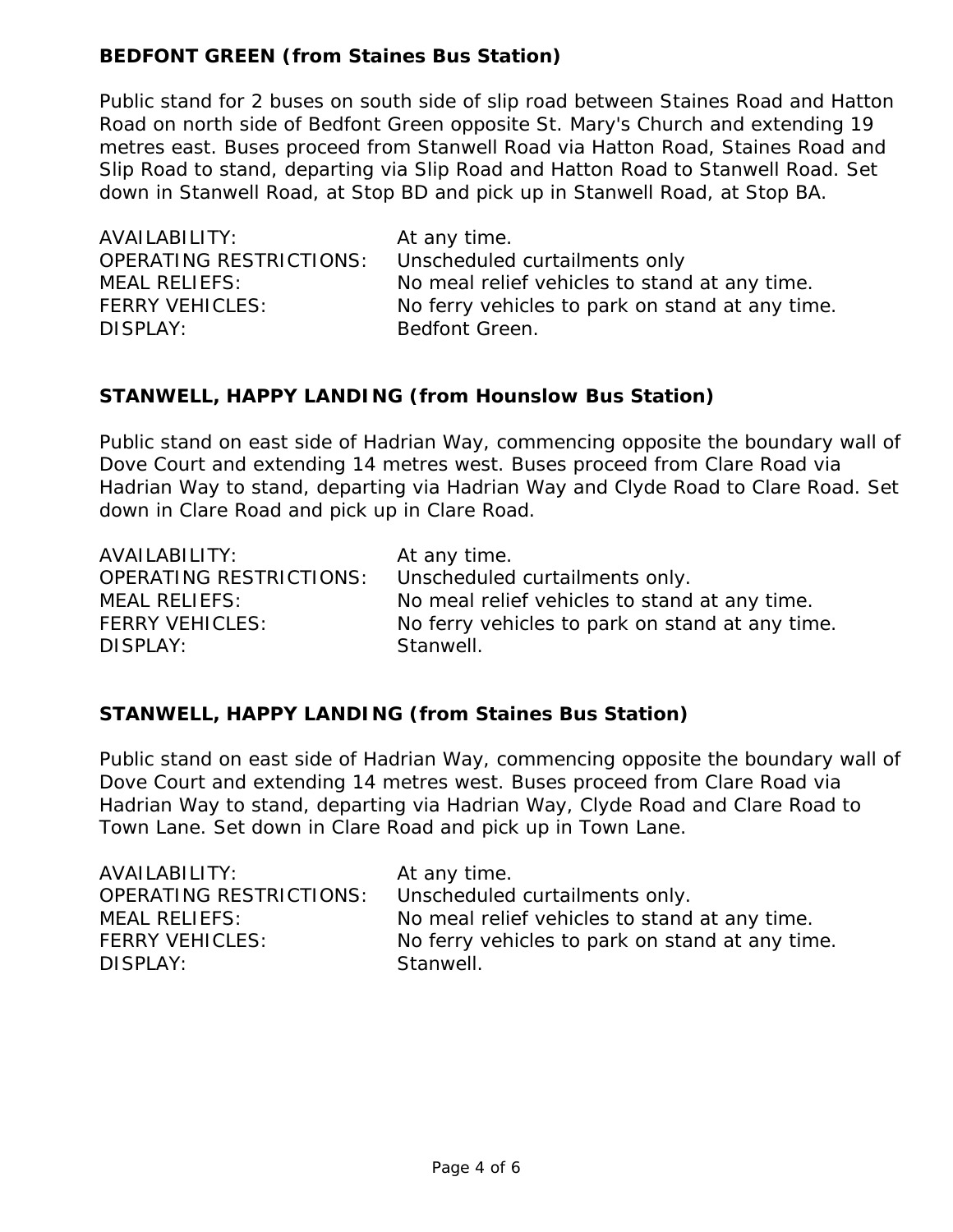# **ASHFORD HOSPITAL, BULLDOG (from Hounslow Bus Station)**

Private stand in the grounds of Ashford Hospital on the north side of the access road, commencing 27 metres east of the junction with Town Lane and extending 27 metres east. Buses proceed from Private Road In Ashford Hospital Grounds via Town Lane and Private Road In Ashford Hospital Grounds to stand, departing to Private Road In Ashford Hospital Grounds. Set down in Private Road In Ashford Hospital Grounds and pick up in Private Road In Ashford Hospital Grounds.

| AVAILABILITY:                  | At any time.                                    |
|--------------------------------|-------------------------------------------------|
| <b>OPERATING RESTRICTIONS:</b> | Unscheduled curtailments only.                  |
| <b>MEAL RELIEFS:</b>           | No meal relief vehicles to stand at any time.   |
| <b>FERRY VEHICLES:</b>         | No ferry vehicles to park on stand at any time. |
| DISPLAY:                       | Ashford Hospital.                               |

#### **STAINES BUS STATION, STAND 8**

Private stand for 1 bus at Stop 8 in Staines Bus Station on west side of South Street. Buses proceed from Staines Bus Station direct to stand, departing to Staines Bus Station. Set down in Staines Bus Station, in Staines Bus Station at Bay 8 and pick up in Staines Bus Station, in Staines Bus Station at Bay 8.

| AVAILABILITY:                  | At any time.                                    |
|--------------------------------|-------------------------------------------------|
| <b>OPERATING RESTRICTIONS:</b> | No more than 1 bus on Route 203 should be       |
|                                | scheduled to stand at any one time.             |
| <b>MEAL RELIEFS:</b>           | No meal relief vehicles to stand at any time.   |
| <b>FERRY VEHICLES:</b>         | No ferry vehicles to park on stand at any time. |
| DISPLAY:                       | Staines.                                        |
|                                |                                                 |